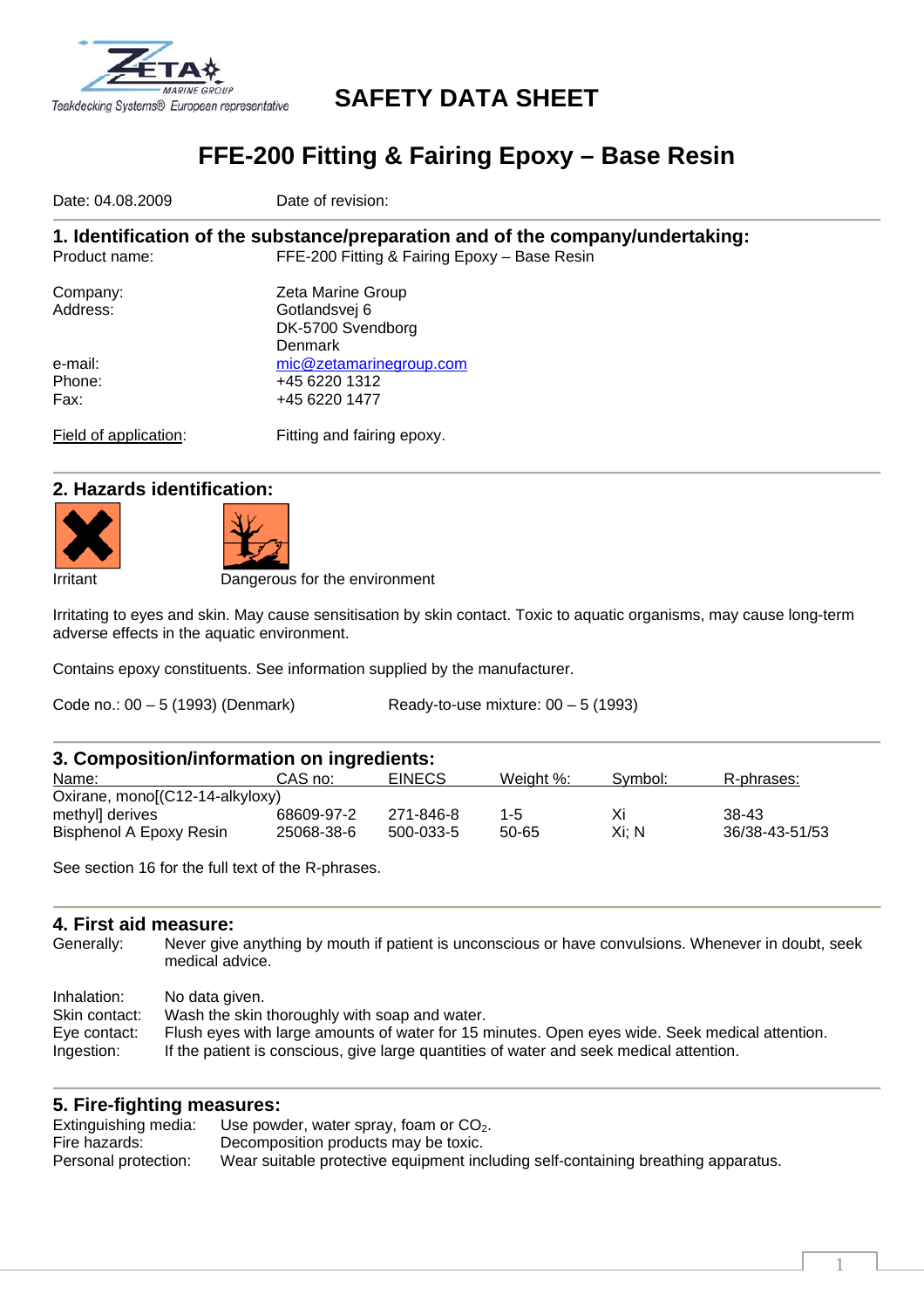

## **SAFETY DATA SHEET**

# **FFE-200 Fitting & Fairing Epoxy – Base Resin**

## **6. Accidental release measures:**

| Personal precautions:<br>Environmental precautions: | Avoid contact with the product. Wear personal protection, see section 8.<br>Do not emit to the water- or soil environment or sewers. In case of pollution, contact |
|-----------------------------------------------------|--------------------------------------------------------------------------------------------------------------------------------------------------------------------|
|                                                     | the local environmental authorities.                                                                                                                               |
| Methods for cleaning up:                            | Spillage is absorbed with suitable absorbent material and collected in suitable<br>containers for destruction, see section 13. Flush the area with water.          |

#### **7. Handling and storage:**

| Handling: | Avoid contact with eyes, skin and clothing. Avoid breathing mist, vapour or spray. Wear personal |
|-----------|--------------------------------------------------------------------------------------------------|
|           | protection, see section 8. Wash hands/skin after handling the product.                           |
| Storage:  | Store in a cool place.                                                                           |

#### **8. Exposure controls/personal protection:**

Engineering controls: Ensure adequate ventilation.

#### **Occupational exposure limits:**

|                      | Long-term:                                                           | Short-term:                                                                                      |
|----------------------|----------------------------------------------------------------------|--------------------------------------------------------------------------------------------------|
| None.                |                                                                      |                                                                                                  |
| Personal protection: |                                                                      |                                                                                                  |
|                      | Respiratory protection: Not needed with adequate ventilation.        |                                                                                                  |
| Eye protection:      | Use suitable goggles.                                                |                                                                                                  |
| Hand protection:     | with information on effects from other substances in the work place. | Use suitable protective gloves. Gloves should be chosen in consultation with the glove supplier, |
| Skin protection:     | Use suitable work clothes.                                           |                                                                                                  |
| Work hygiene:        |                                                                      | Wash hands/skin after handling the product. Wash contaminated clothing before re-use.            |

#### **9. Physical and chemical properties:**

| Appearance/colour/odour: | Red-brown thixotropic liquid with mild, pleasant odour |
|--------------------------|--------------------------------------------------------|
| Flame point:             | $>93.3$ °C                                             |
| Density:                 | 0.701                                                  |
| Solubility in water:     | Slight                                                 |
|                          |                                                        |

## **10. Stability and reactivity**:

Stability: The product is stable.<br>
Materials to avoid: Strong acids. strong o Strong acids, strong oxidisers and epoxy activators in large quantities.<br>Carbon oxides and aldehydes. Hazardous decompositions products: Hazardous polymerisation: Will not occur.

## **11. Toxicological information:**

| Inhalation:        | No data given.                                                                  |
|--------------------|---------------------------------------------------------------------------------|
| Skin contact:      | Causes moderate irritation of the skin.                                         |
| Eye contact:       | Causes slight irritation of the eyes.                                           |
| Ingestion:         | No data given.                                                                  |
| Sensitisation:     | May cause sensitisation by skin contact.                                        |
| Other information: | By overexposure the product may cause irritation, sensitisation and dermatitis. |